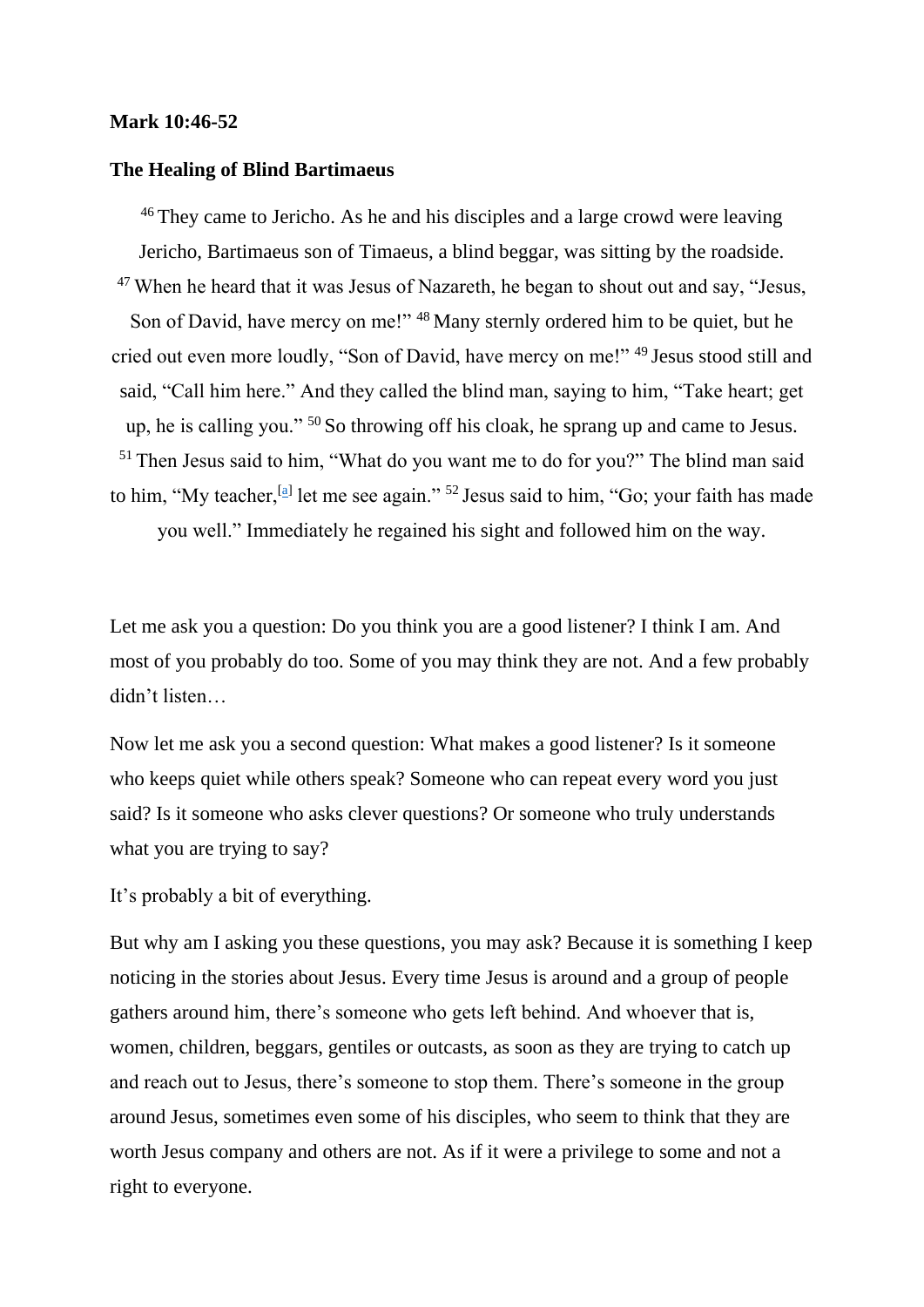Did they not listen? Aren't they doing the exact opposite of what Jesus is trying to teach them?

So what do think? Are you a good listener?

The people I was just talking about probably didn't listen. I always immediately picture them as completely self-righteous men, sitting around this famous teacher, calling him master and eagerly nodding to everything he says. What he says doesn't seem to be important, because hey! 'I have met Jesus!'

In the end it's about them, not even Jesus or his teachings. But who do they think they are? What brings them to the conclusion that they deserve Jesus company more than others? Being men? Being Jews? Or just being quick enough to catch a seat in the front row? And then they don't even listen properly. Jesus is repeatedly telling people to treat everyone equal as a child of God. And as soon as one of those children of God approaches, they turn around and chase them away? Imagine how frustrating it must have been for Jesus to go through all of this, over and over again and how much patience it must have required. You really need to be the son of God to not lose your temper every time you're surrounded by those people, completely ignoring what you just said.

This is the worst kind of listener! And it's the exact opposite of 'What would Jesus  $d\rho$ ?

Now let me ask you a third question: What would Jesus do? And what would you do?

Would you have listened? And would you have understood? Would you welcome a stranger to your table? A beggar, a criminal, a child, someone of another religion or country?

I know, you can't answer this question with a simple yes or no, because it's complicated and there's circumstances to consider. But what would you like to do? What do you think you should do? What do you think everyone in this room should do, including you?

Or maybe, would you be the stranger, the beggar, the criminal from another country? A child among adults or practicing the wrong religion? Some of you have made that